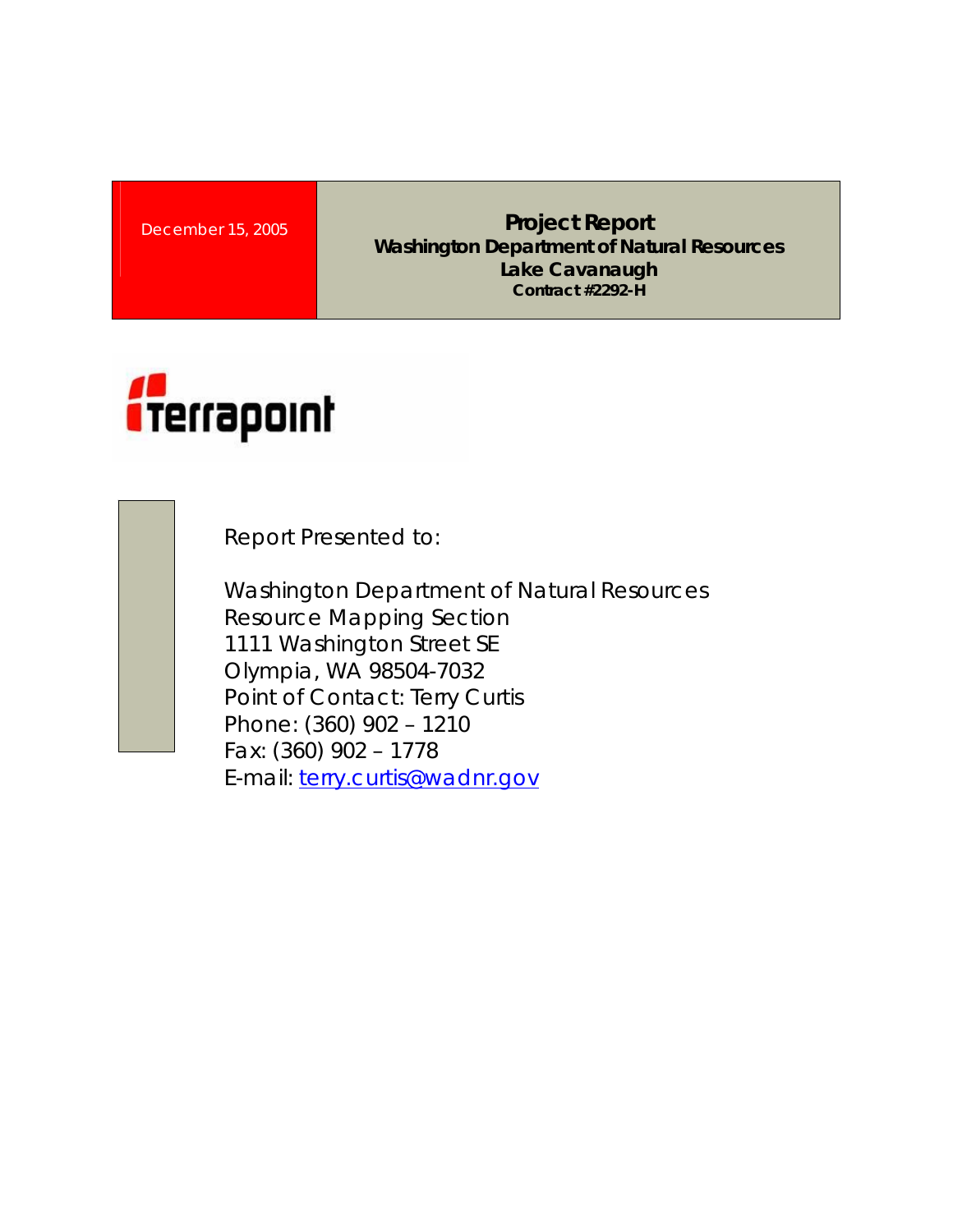# 1.Project Overview

#### **Field Crew:**

The Terrapoint field crew consisted of John Anderson, field project manager and Todd Mitchell and Louis Hill, LIDAR operators. The Aries Aviation aircraft crew consisted of Rory Clayton, Andre Bourque, pilots and Bob Passon, flight engineer.

#### **Post Processing Crew:**

John Anderson completed the processing of GPS data. Craig Glennie carried out data validation and calibration. Vegetation removal and final product generation were completed the Houston processing team: Peggy Cobb, Andrew Pace and Joe Sackett.

#### **Size of Project:**

The project site covered approximately 62 square miles, as shown in the following image.



#### **Location:**

The project area is located in Skagit County Washington .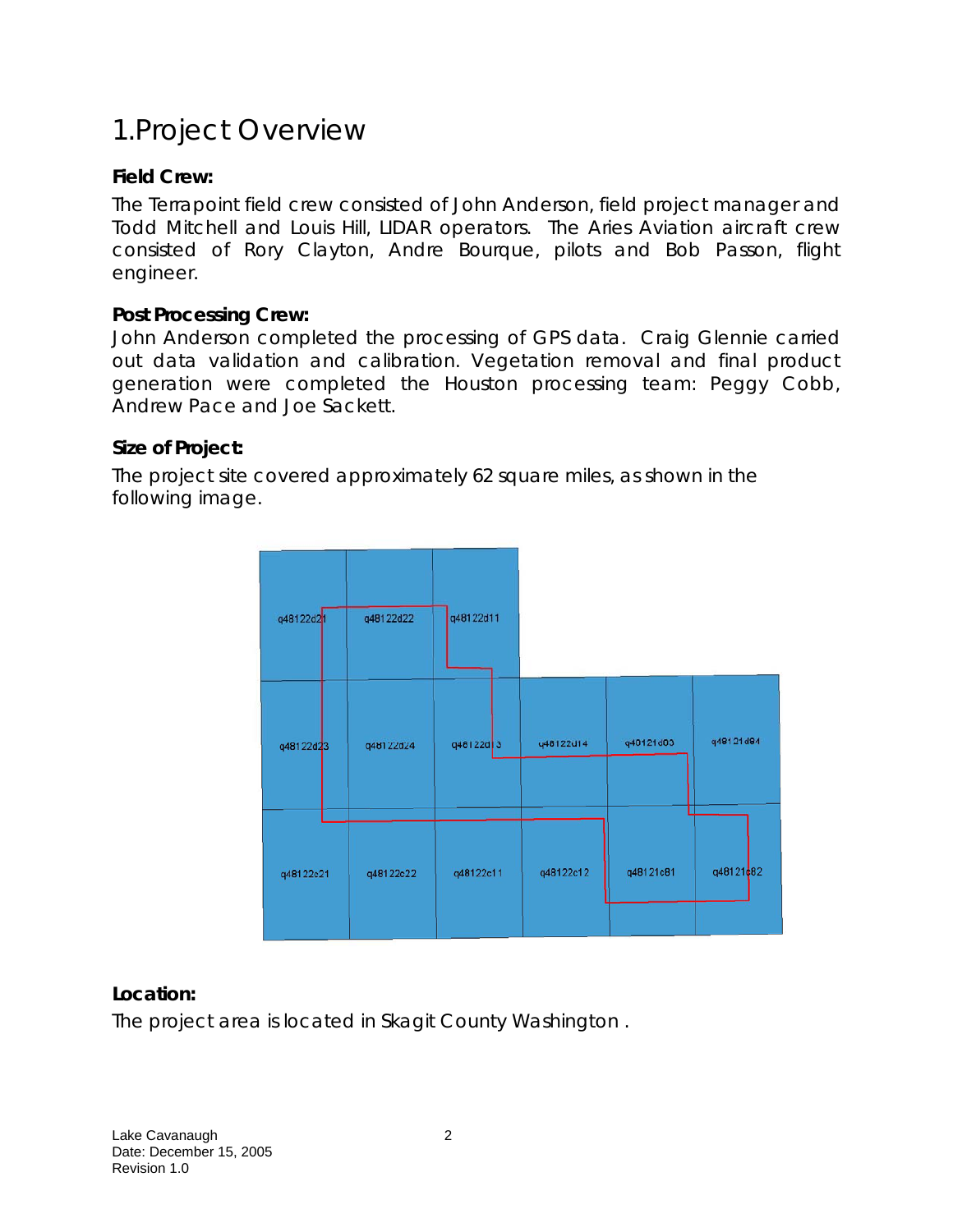#### **Project Type:**

The purpose of this project is to provide a high quality DEM of the site for the Washington Department of Natural Resources.

#### **Approximate Duration of Project:**

The field data collection took place from April 6<sup>th</sup> to April 10<sup>th</sup>, 2005. The control network and check point surveys were performed from April 9th to 11th, 2005.

Calibration, vegetation removal and product generation took place from August 15th to November 25th, 2005.

#### **Number of Flights:**

Three flights were required to cover the project area with 58 flight lines. An additional, fourth flight was added to fill in areas with low data density.

#### **Coordinate System(s) Used:**

All horizontal coordinate data was collected and referenced to NAD83 (1998) and NAVD88 and delivered in US State Plane Zone Washington North (4601). GEOID03 for CONUS was applied to the vertical component of all deliverables.

#### **Survey Measurement Units Used/Delivered:**

All surveys were conducted and products delivered in US survey feet.

#### **Processing Software Used:**

The following software was used to reduce the GPS kinematic data, compute the 3-D laser points, classify and edit laser points, produce shaded relief images and transform the ellipsoidal heights to Orthometric:

- ArcView
- Flykin
- Microstation
- TerraScan
- TerraModeler
- TerraModel
- Terrapoint Proprietary LiDAR processing software

#### **Capsule Review of Ground Control Survey(s) and Adjustment(s)**

Terrapoint's field crew acquired and adjusted the ground control survey information. Terrapoint collected all of their LiDAR data referenced to NGS monument PID TR2547 and WSDOT monument WS1945. Kinematic and Static GPS check points were acquired as discrete x, y, z points were collected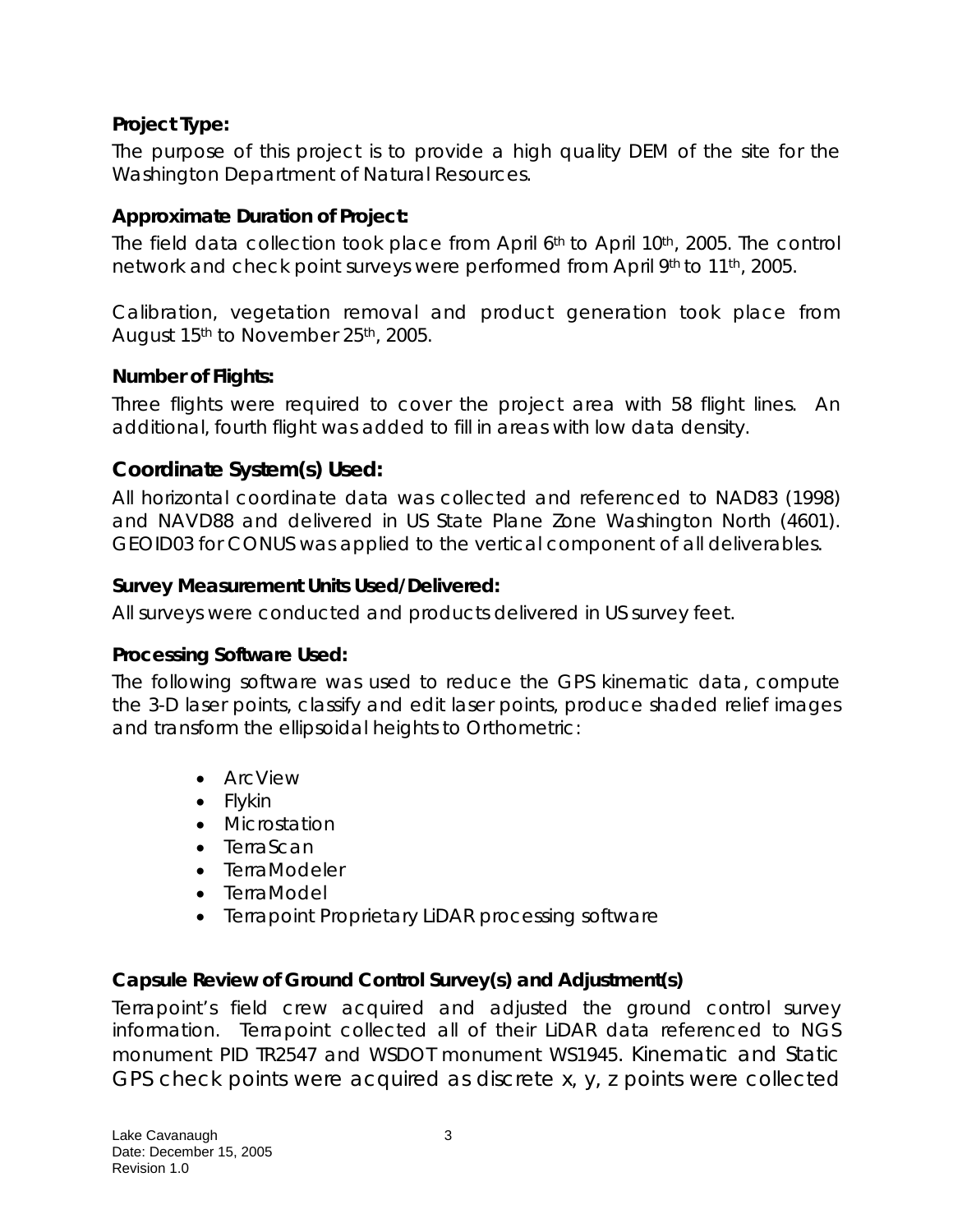as part of the ground truthing activities. A summary of all control coordinates is given in Table 1.

| <b>Table 1: Control and Base Coordinate</b> |    |          |          |        |           |          |                                    |
|---------------------------------------------|----|----------|----------|--------|-----------|----------|------------------------------------|
| <b>NAME</b>                                 |    | Latitude |          |        | Longitude |          | Ellipsoidal<br>Elevations (meters) |
| TR2547                                      | 48 | 09       | 42.67994 | $-122$ | 10        | 12.44883 | 17.4394                            |
| WS1945                                      | 48 | 25       | 48.28410 | $-122$ | 15        | 52.35410 | 11.443                             |

# 2. Health and Safety

Following Terrapoint's safety procedures, the field crew conducted a safety meeting upon arrival at the project site.

# 3. Equipment Used

#### **Aircraft Type:**

Two Navajo twin-engine aircraft (C-FVZM and C-GQVP) were used for this project. The aircraft were based out of Arlington Municipal Airport. The Navajo were typically flown at an altitude of 3500 feet AGL (above ground level) for the duration of the survey.

#### **Sensors Used:**

The Airborne LiDAR survey was conducted using one 20 kHz (C-GZVP – Unit 5) and one 40 kHz (C-FVZM – Unit 6) ALTMS (Airborne Laser Terrain Mapping System), flying at an optimum height of 3500 ft AGL at 140 knots. The systems consists of a 36-degree full angle laser, a Trimble 4700 GPS receiver and a Honeywell H764 IMU unit. The nominal flight line spacing was 1070 feet, providing overlap of 50% between flight lines.

#### **GPS Type(s):**

Three Sokkia GSR2600 dual frequency GPS receivers were used to support the airborne operations on this project.

### 4. Accuracy

The following list itemizes the accuracy attainable over the project area, as a function of terrain type and vegetation cover. Note that the accuracy quoted is the accuracy of the attainable DEM, once it is processed and edited to this stage. All data accuracies quoted relate to post processed GPS/IMU/LiDAR solutions.

Accuracy is as follows, quoted at the 95% confidence level (2 sigma),

| Lake Cavanaugh          |  |
|-------------------------|--|
| Date: December 15, 2005 |  |
| Revision 1.0            |  |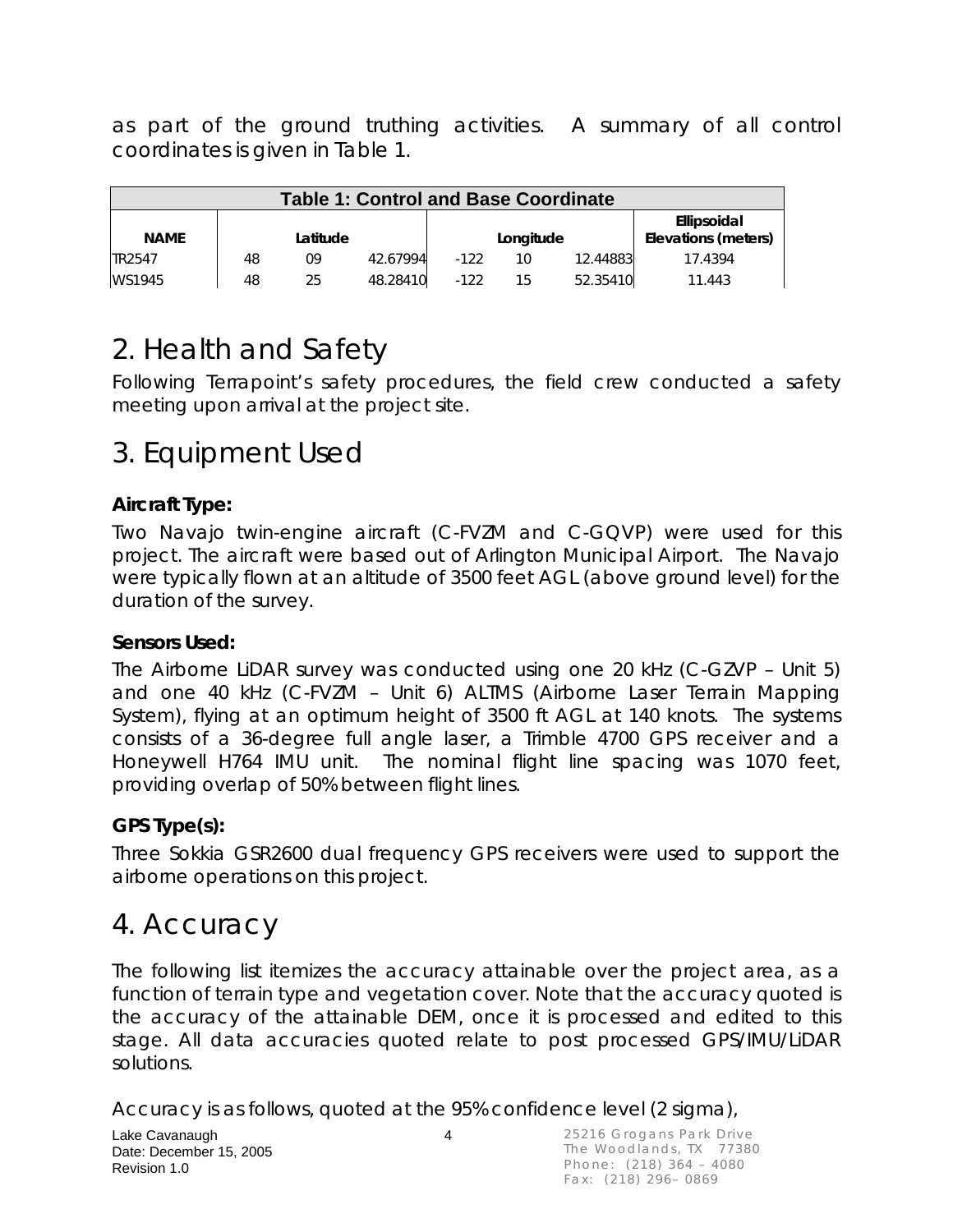- 1. Absolute Vertical Accuracy: +/- 10-15 centimeters on Hard Surfaces (roads and buildings) +/- 15-25 centimeters on Soft/Vegetated Surfaces (flat to rolling terrain) +/- 25-40 centimeters on Soft/Vegetated Surfaces (hilly terrain)
- 2. Absolute Horizontal Accuracy: +/- 20 – 60 centimeters on all but extremely hilly terrain.
- 3. Contour Accuracy (as agreed with CUSTOMER): 1 ft Contour National Map Accuracy Standard (NMAS)

To verify that the accuracy criteria were being achieved, static and kinematic checkpoints were compared with a triangulated surface generated from the bald earth LiDAR points.

A comparison of LIDAR data with 10 static checkpoints yielded the results given in Table 2 (values in meters).

| <b>Table 2: Static Control Comparison</b> |            |                 |           |             |          |
|-------------------------------------------|------------|-----------------|-----------|-------------|----------|
| Pt ID                                     | Easting    | <b>Northing</b> | Elevation | Laser Elev. | dZ       |
| 2322gt01                                  | 554430.926 | 5364410.367     | 32.989    | 33.010      | 0.021    |
| 2322gt02                                  | 552428.431 | 5364995.029     | 16.153    | 16.050      | $-0.103$ |
| 2322gt03                                  | 552818.780 | 5364674.742     | 23.032    | 22.990      | $-0.042$ |
| 2322gt04                                  | 552887.327 | 5367376.170     | 37.290    | 37.330      | 0.040    |
| 2322gt06                                  | 555357.567 | 5366150.417     | 15.969    | 15.950      | $-0.019$ |
| 2322gt07                                  | 554807.040 | 5366357.346     | 13.333    | 13.400      | 0.067    |
| 2322gt08                                  | 554389.799 | 5366738.601     | 12.043    | 12.100      | 0.057    |
| 2322gt09                                  | 553157.202 | 5367220.868     | 23.021    | 23.070      | 0.049    |
| DH212                                     | 554407.742 | 5364965.546     | 37.257    | 37.500      | 0.243    |
| <b>WS1945</b>                             | 554404.085 | 5364364.745     | 33.698    | 33.660      | $-0.038$ |

| Average dz        | 0.028    |
|-------------------|----------|
| Minimum dz        | $-0.103$ |
| Maximum dz        | 0.243    |
| Average magnitude | 0.068    |
| Root mean square  | 0.092    |
| Std deviation     | 0.093    |

A comparison of LIDAR data with 278 kinematic checkpoints yielded the results given in Table 3 (values in meters).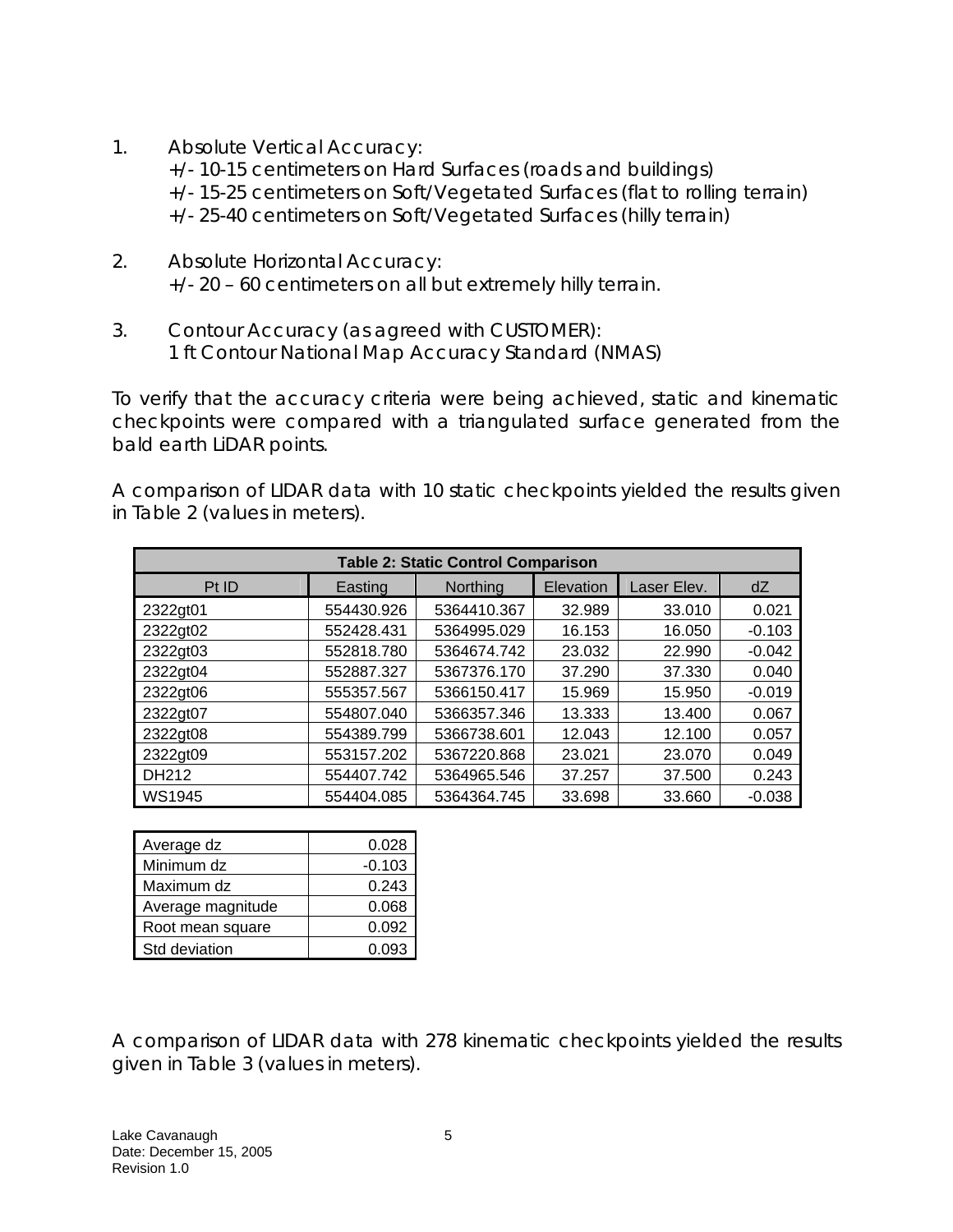| <b>Table 3: Kinematic Point Comparison</b> |          |  |
|--------------------------------------------|----------|--|
| Average dz                                 | $-0.019$ |  |
| Minimum dz                                 | $-0.156$ |  |
| Maximum dz                                 | 0.123    |  |
| Average magnitude                          | 0.036    |  |
| Root mean square                           | 0.046    |  |
| Std deviation                              | 0.042    |  |

### 5. Quality Control

Quality control of the data was ongoing throughout the process. Following data acquisition, preliminary GPS processing was conducted in the field to ensure completeness and integrity.

The GPS and inertial data were processed in tandem to achieve the best positional result. Once the position and attitude of the aircraft were known at each epoch (1-second intervals), then these data were integrated with the laser ranges to provide a position for each data point on the ground. The data were then processed using the proprietary laser processing software suite to produce coordinates.

Each flight involved setting up two base stations to collect data. Utilizing two base stations ensures GPS data collection in the event that the main base station fails. For all flights the GPS data were of high quality. This minimized the absolute error for the aircraft position.

The primary quality control tool for the laser ranges is the percentage of returns that are received back at the laser after it has emitted a signal. The acceptable range for returns, typically between 90% and 95% was met for this project. Lower percentages are normal over water and other poor reflectivity surfaces.

Terrapoint also utilizes a proprietary software package that performs a fully automated analysis of the quality of the LIDAr data using overlapping flight lines. Our flight lines overlap 30 to 50% on either side and thus 60 to 100% of points can be checked for overlap consistency. The overlap analysis attempts to minimize the differences in overlap areas by fine-tuning the calibration parameters of the LIDAR system.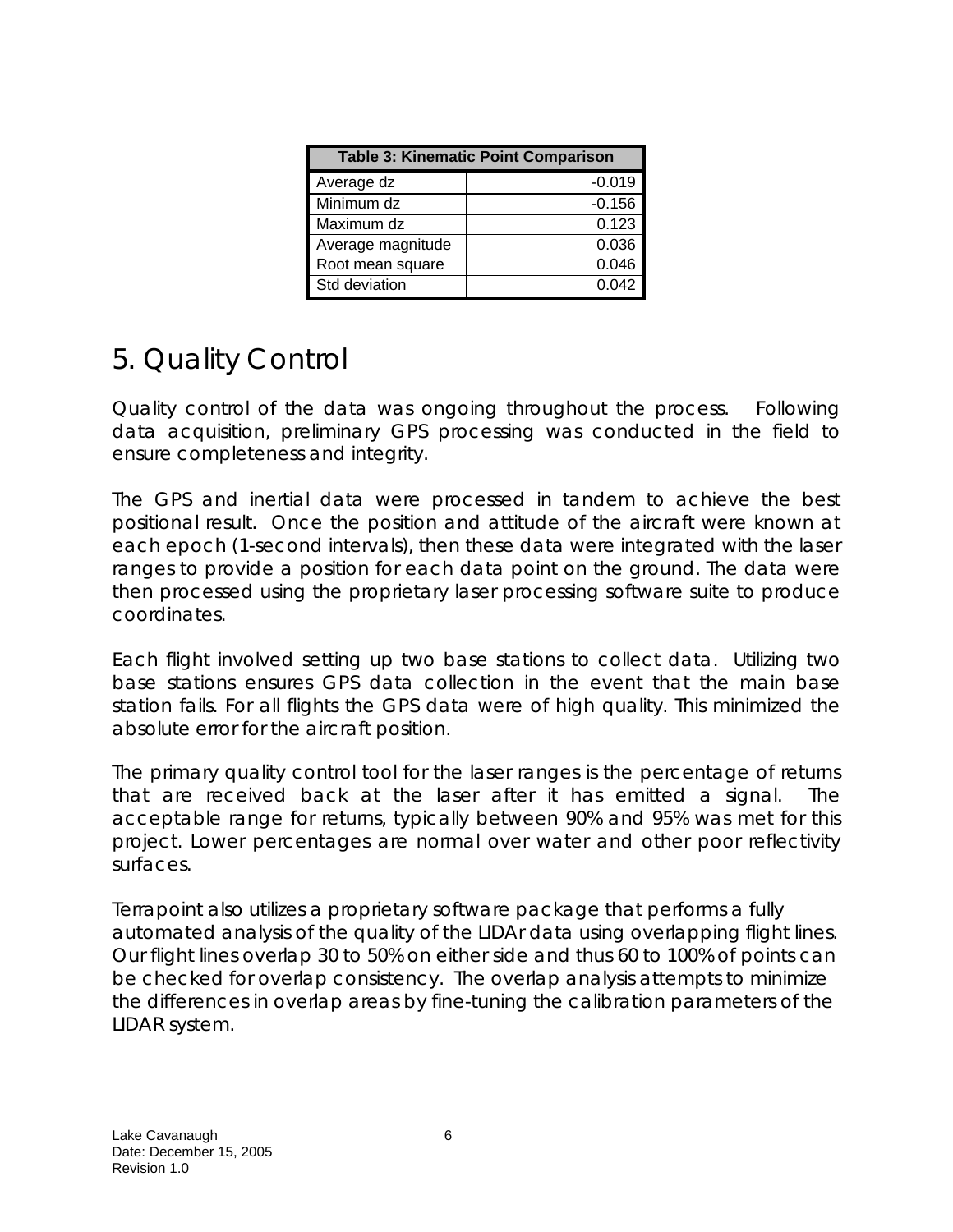### 6. Point Generation

The points are generated as Terrascan binary Format using Terrapoint's proprietary Laser Postprocessor Software. This software combines the Raw Laser file and GPS/IMU information to generate a point cloud for each individual flight.

All the point cloud files encompassing the project area were then divided into quarter quad tiles. The referencing system of these tiles is based upon the project boundary minimum and maximums. This process is carried out in Terrascan.

The bald earth is subsequently extracted from the raw LiDAR points using Terrascan in a Microstation environment. The automated vegetation removal process takes place by building an iterative surface model. This surface model is generated using three main parameters: Building size, Iteration angle and Iteration distance.

The initial model is based upon low points selected by a roaming window and are assumed to be ground points. The size of this roaming window is determined by the building size parameter. These low points are triangulated and the remaining points are evaluated and subsequently added to the model if they meet the Iteration angle and distance constraints (fig. 1). This process is repeated until no additional points are added within an iteration.

There is also a maximum terrain angle constraint that determines the maximum terrain angle allowed within the model.



Figure 1: Terrascan iteration methodology.

(Image Source: Terrascan User's Guide, www.terrasolid.fi)

# 7. Quality Control

Once the data setup has taken place the manual quality control of the surface occurs. This process consists of visually examining the LiDAR points within Terrascan and correcting errors that occurred during the automated process. These corrections include verifying that all non ground elements, such as vegetation and buildings are removed from the ground model and that all small terrain undulations such as road beds, dykes, rock cuts and hill tops are present within the model.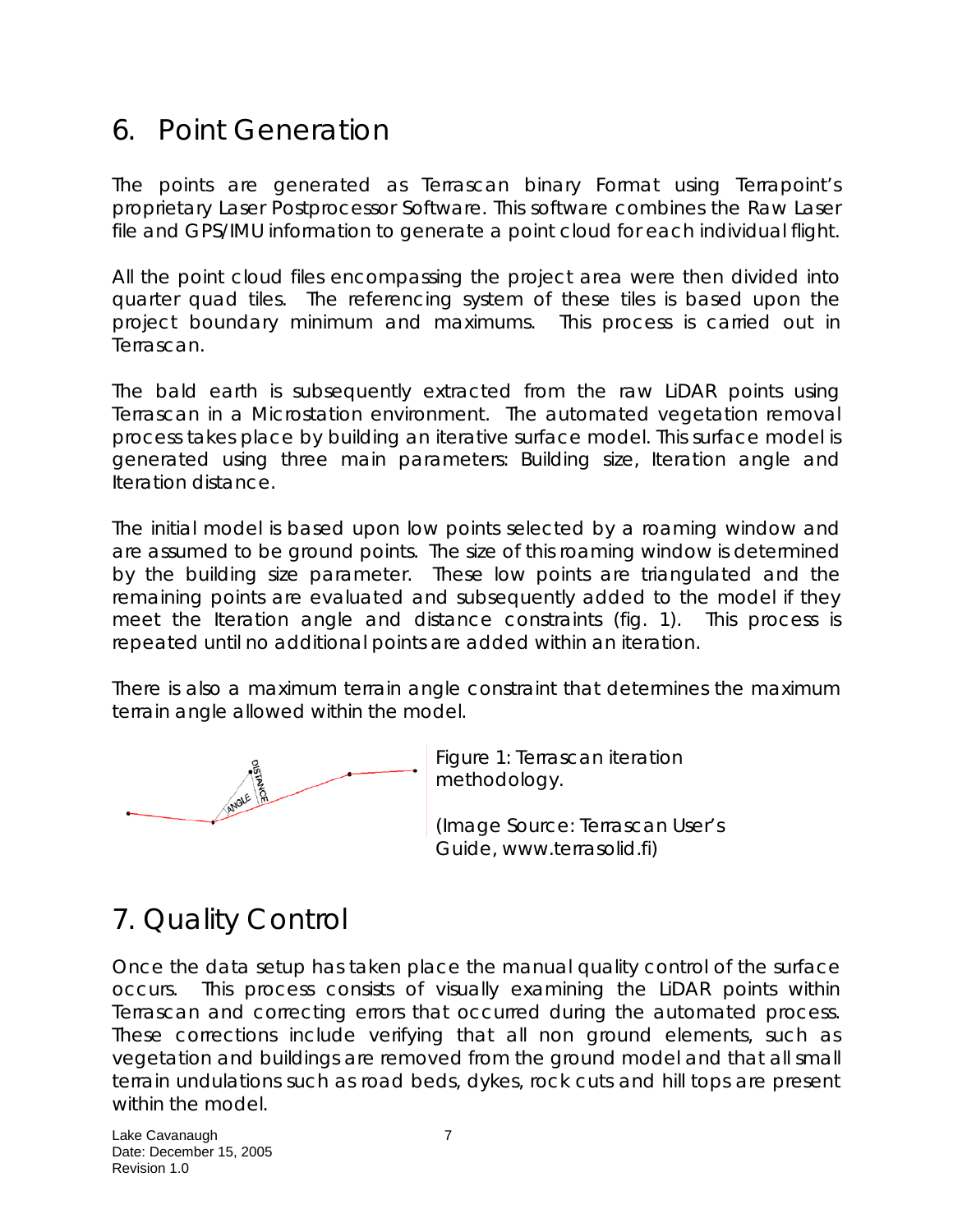This process is done with the help of hillshades, contours, profiles and crosssections. To correct misclassifications, a full suite of Terrascan and custom inhouse data tools are used.

### 8. Deliverables

Below is a list of the deliverables for this project:

All LiDAR Data Products were delivered on DVD–ROM. Two copies were provided.

Full Feature or All Return Point Data (DEM)

Data delivered in format:

• ArcInfo Grid File Format. Six foot grid spacing. File delivered by USGS quarter quad in gzipped Arcinfo Exchange Format (e00)

Bare Earth Point Data (DTM)

Data delivered in two formats:

- ArcInfo Grid File Format. Six foot grid spacing. File delivered by USGS quarter quad in gzipped Arcinfo Exchange Format (e00)
- ASCII xyz file format. Space delimited (.txt gzipped by USGS quarter quad)

All Return Text File (All Return)

All collected data delivered in ASCII text file format (space delimited) with the following columns

- GPS Week
- GPS Time (seconds)
- Easting (US feet)
- Northing (US feet)
- Elevation (Orthmetric, US feet)
- Total  $#$  of Returns in Pulse
- Current Pulse Return Number
- Scan Angle
- Intensity